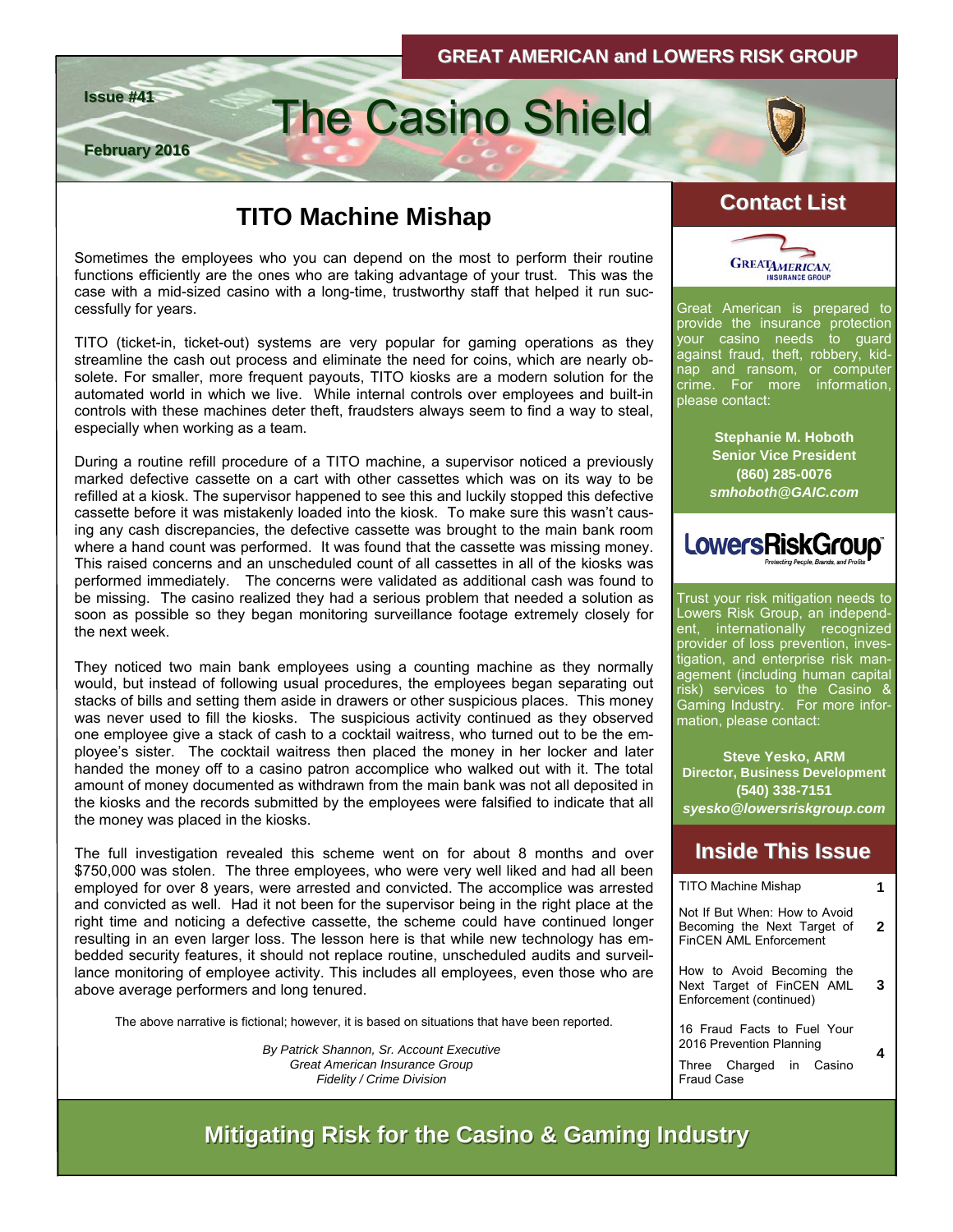# **Not If But When: How to Avoid Becoming the Next Target of FinCEN AML Enforcement**

Background: Anti-Money Laundering (AML) compliance is becoming more complex and demanding for a wider range of industries. Regulators have increased their scrutiny and fines have been levied on businesses outside of the traditional financial institutions space, including casino and gaming operations as well as Money Services Businesses (MSBs). The good news is that these non-FI organizations can apply many of the best practices from the financial services sector to help meet regulatory requirements without driving up costs or compromising the patron experience.

If you run a business that facilitates or conducts money transactions, or transactions in other liquid commodities, you are no doubt aware of FinCEN. Rest assured that FinCEN is aware of you, too. And we predict it's only a short matter of time before their foreshadowing of AML enforcement actions against the cash servicing and transport industry becomes a harsh reality.

The Financial Crimes Enforcement Network (FinCEN) is the arm of the U.S. Treasury charged with investigation and enforcement of Bank Secrecy Act provisions intended to block the financial sources of illegal and terrorist organizations. Traditionally, the BSA applied to common financial institutions like banks and credit unions. But as banks began to offload services to third party vendors and the number of money-related businesses like check cashers and wire transfers proliferated, the BSA has been applied to an ever-wider array of businesses.

Many of these newer businesses are collectively known as [Money Service Businesses](https://www.fincen.gov/financial_institutions/msb/amimsb.html) (MSB). Businesses that transmit money, issue money orders, cash checks, deal in foreign currencies, or a number of other types of transactions, are required to register with FinCEN and maintain an effective Anti-Money Laundering (AML) program.

We recently summarized [a presentation FinCEN gave to the Secure Cash & Transport Industry](http://www.lowersriskgroup.com/blog/2015/10/06/fincen-aml-enforcement/) last October. Alan Cox, Acting Associate Director of the Liaison Division for FinCEN, sent a very clear and powerful message to the industry: Comply with AML requirements or face significant enforcement actions.

# **Exemptions are Few and Far Between**

Cox explained that the exemptions to FinCEN rules are extremely narrow, specifically with respect to currency transportation. A currency transporter can be exempted from FinCEN if it has ONLY a custodial interest in the currency or other valuable. But the conditions that define what is "custodial" are very limited and precise.

The Treasury and its implementing laws aim to throw a broad net over currency transactions, and use the resulting data in numerous legal investigations. Some recent [FinCEN enforcement](https://www.fincen.gov/news_room/ea/ea.msb.html) actions show that the agency defines MSB broadly, includes even small businesses, and takes punitive action when it deems a business is out of compliance:



**B.A.K. Precious Metals, Inc.** received a civil money penalty of \$200,000, December 2015: Failed to establish and maintain an effective AML program for its precious metals business despite repeated compliance reviews; failed to assess or monitor clients; failed to report transactions.

**Oaks Card Club** received a civil money penalty of \$650,000, December 2015: Failed to establish an effective AML program for its gambling business;

*Continued on page 3*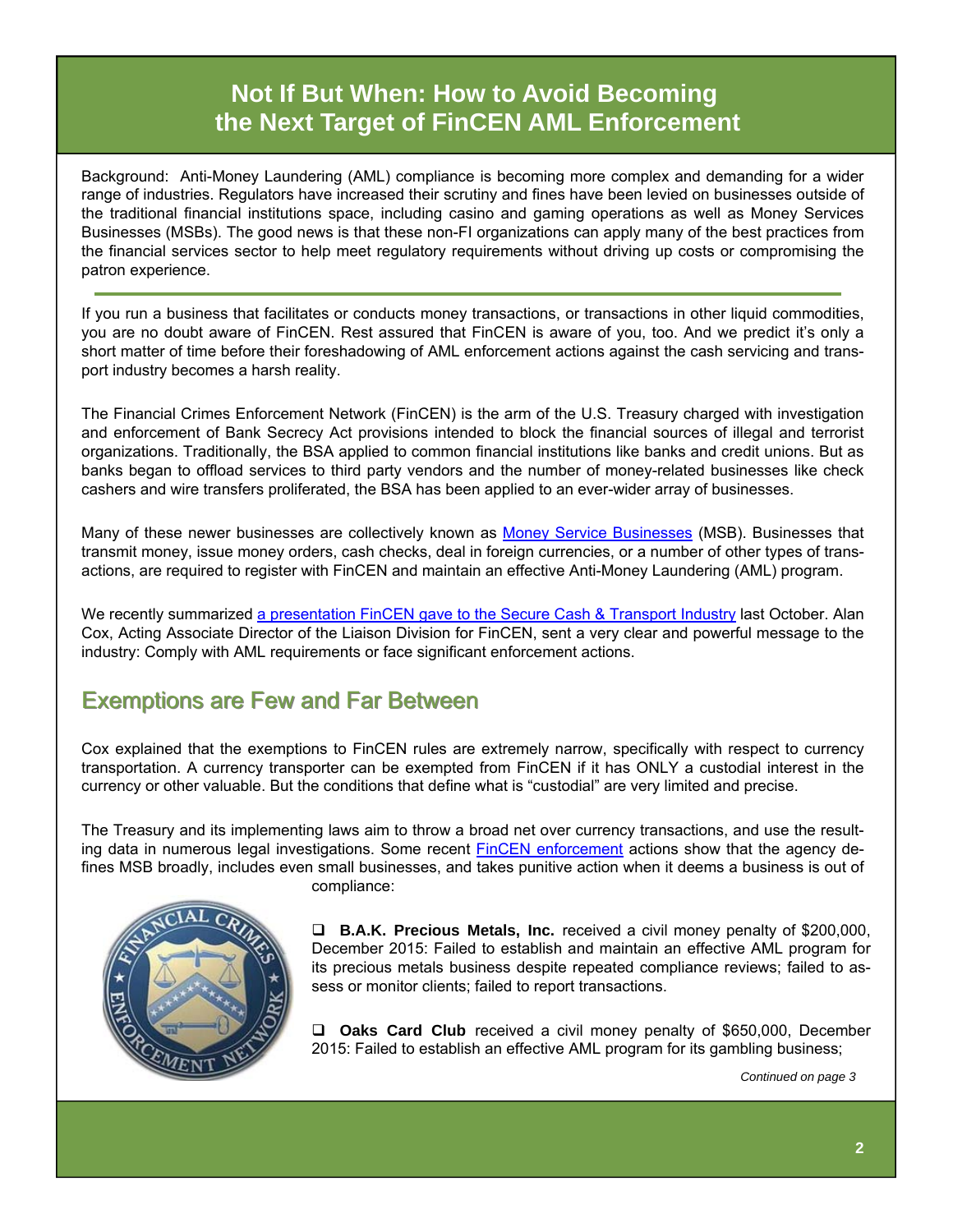# alerted customers when they were about to pass the \$10,000 threshold requiring a currency transaction report (CTR); failed to file suspicious activity reports (SARs). **Lee's Snack Shop** received a civil money penalty of \$60,000, June 2015: Failed to establish and maintain a compliance program; failed to conduct adequate testing; failed to file currency transaction reports. **King Mail & Wireless** received a civil money penalty of \$12,000, June 2015: Failed to establish an effective AML program for its money wire transfer business; failed to file suspicious transaction reports. **Ripple Labs Inc.** received a civil money penalty of \$700,000, May 2015: Failed to register as a Money Service Business; failed to establish an AML program for a virtual currency (Ripple); failed to file suspicious activity reports. *Continued from page 2*  **Not If But When: How to Avoid Becoming the Next Target of FinCEN AML Enforcement**

 **Aurora Sunmart Inc.** received a civil money penalty of \$75,000, March 2015: Failed to re-register the check cashing service as an MSB on a timely basis; failed to establish an effective AML program; failed to report transactions over \$10,000; failed to establish effective internal controls.

If there is even a remote chance that your business is a Money Service Business, look at the FinCEN requirements and determine if you should be registered with FinCEN. If your business is an MSB, you could face significant penalties for failure to comply.

Learn more about how to ensure your compliance by referencing our last article on this topic, "[FinCEN's Alan](http://www.lowersriskgroup.com/blog/2015/10/06/fincen-aml-enforcement/)  [Cox Foreshadows AML Enforcement Actions in Armored Car Industry Address](http://www.lowersriskgroup.com/blog/2015/10/06/fincen-aml-enforcement/)".



# **About The Author**

Lowers Risk Group provides comprehensive enterprise risk management solutions to organizations operating in high-risk, highly-regulated environments and organizations that value risk mitigation. With Lowers Risk Group you can expect a strategic, focused approach to risk assessment, compliance, and mitigation to help drive your organization forward with confidence. Give us a call today to learn how we can help your organization or visit us online at [www.lowersriskgroup.com](http://www.lowersriskgroup.com).